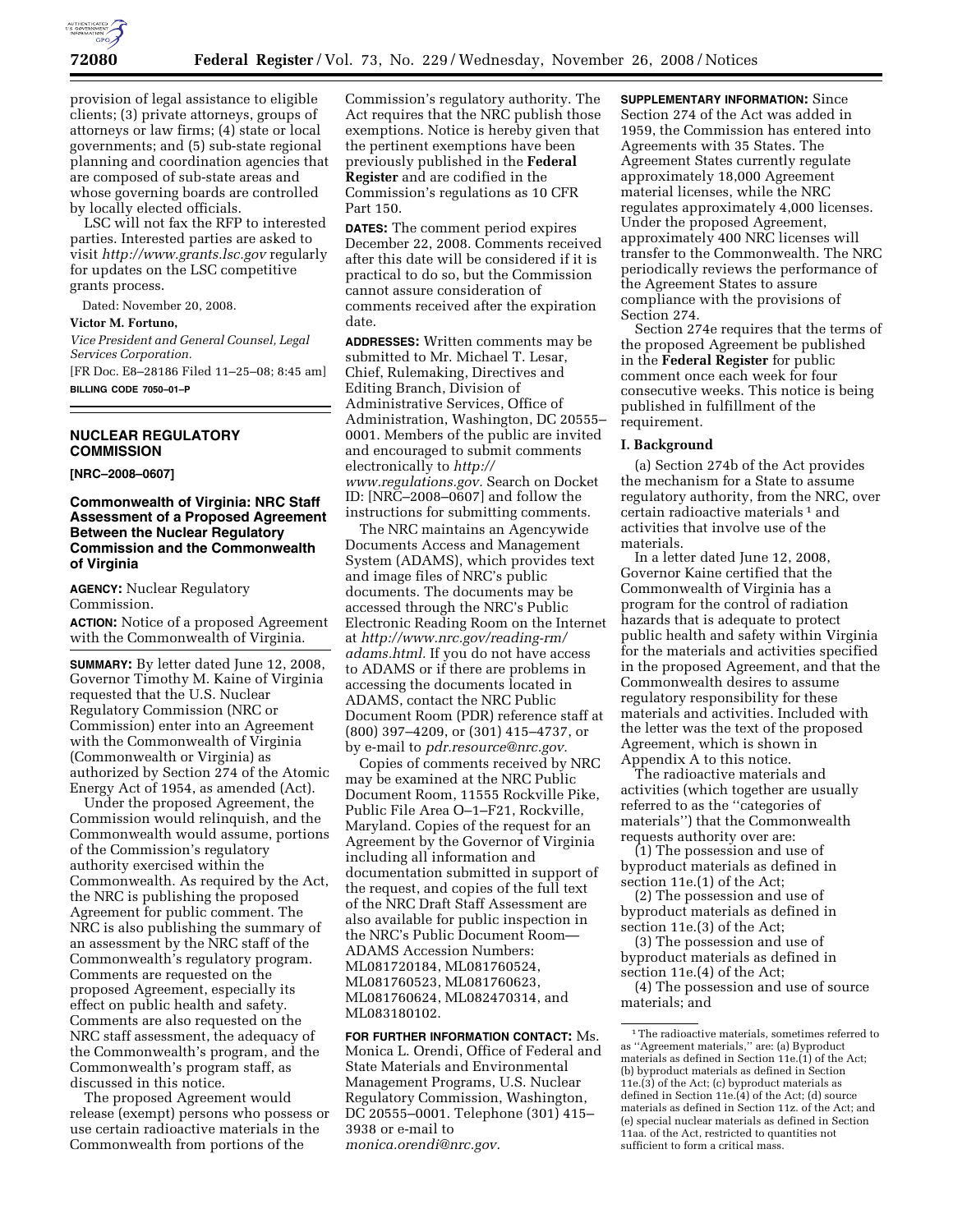(5) The possession and use of special nuclear materials in quantities not sufficient to form a critical mass.

The materials and activities the Commonwealth is not requesting authority over are:

(1) The regulation of extraction or concentration of source material from source material ore and the management and disposal of the resulting byproduct material;

(2) The regulation of land disposal of byproduct material or special nuclear material waste received from other persons; and

(3) The evaluation of radiation safety information on sealed sources or devices containing byproduct, source, or special nuclear materials and the registration of the sealed sources or devices for distribution.

(b) The proposed Agreement contains articles that:

(1) Specify the materials and activities over which authority is transferred;

(2) Specify the activities over which the Commission will retain regulatory authority;

(3) Continue the authority of the Commission to safeguard nuclear materials and restricted data;

(4) Commit the Commonwealth and NRC to exchange information as necessary to maintain coordinated and compatible programs;

(5) Provide for the reciprocal recognition of licenses;

(6) Provide for the suspension or termination of the Agreement; and

(7) Specify the effective date of the proposed Agreement.

The Commission reserves the option to modify the terms of the proposed Agreement in response to comments, to correct errors, and to make editorial changes. The final text of the Agreement, with the effective date, will be published after the Agreement is approved by the Commission and signed by the NRC Chairman and the Governor of Virginia.

(c) The regulatory program is authorized by law under the Code of Virginia (32.1–227—32.1–238). Section 32.1–235 provides the Governor with the authority to enter into an Agreement with the Commission. Virginia law contains provisions for the orderly transfer of regulatory authority over affected licensees from the NRC to the Commonwealth. After the effective date of the Agreement, licenses issued by NRC would continue in effect as Commonwealth licenses until the licenses expire or are replaced by Commonwealth issued licenses. NRC licenses transferred to the Commonwealth which contain requirements for decommissioning and

express intent to terminate the license when decommissioning has been completed under a Commission approved decommissioning plan will continue as Commonwealth licenses and will be terminated by the Commonwealth when the Commission approved decommissioning plan has been completed.

The Commonwealth currently regulates the users of naturallyoccurring and accelerator-produced radioactive materials. The Energy Policy Act of 2005 (EPAct) expanded the Commission's regulatory authority over byproduct materials as defined in Sections 11e.(3) and 11e.(4) of the Act, to include certain naturally-occurring and accelerator-produced radioactive materials. On August 31, 2005, the Commission issued a time-limited waiver (70 FR 51581) of the EPAct requirements. Under the proposed Agreement, the Commonwealth would assume regulatory authority for these radioactive materials. Therefore, if the proposed Agreement is approved, the Commission would terminate the timelimited waiver in the Commonwealth coincident with the effective date of the Agreement. Also, a notification of waiver termination would be provided in the **Federal Register** for the final Agreement.

(d) The NRC draft staff assessment finds that the Commonwealth's Division of Radiological Health, an organizational unit of the Virginia Department of Health (VDH), is adequate to protect public health and safety and is compatible with the NRC program for the regulation of Agreement materials.

# **II. Summary of the NRC Staff Assessment of the Commonwealth's Program for the Control of Agreement Materials**

The NRC staff has examined the Commonwealth's request for an Agreement with respect to the ability of the radiation control program to regulate Agreement materials. The examination was based on the Commission's policy statement ''Criteria for Guidance of States and NRC in Discontinuance of NRC Regulatory Authority and Assumption Thereof by States Through Agreement,'' (46 FR 7540; January 23, 1981, as amended by Policy Statements published at 46 FR 36969; July 16, 1981 and at 48 FR 33376; July 21, 1983), and the Office of Federal and State Materials and Environmental Management Programs (FSME) Procedure SA–700, ''Processing an Agreement.''

(a) Organization and Personnel. The Agreement materials program will be located within the existing Division of Radiological Health (DRH) of the VDH. The DRH will be responsible for all regulatory activities related to the proposed Agreement.

The educational requirements for the DRH staff members are specified in the Commonwealth's personnel position descriptions, and meet the NRC criteria with respect to formal education or combined education and experience requirements. All current staff members hold at least bachelor's degrees in physical or life sciences, or have a combination of education and experience at least equivalent to a bachelor's degree. All have had additional training and work experience in radiation protection. Supervisory level staff has at least seven years working experience in radiation protection.

The DRH performed and the NRC staff reviewed an analysis of the expected workload under the proposed Agreement. Based on the NRC staff review of the DRH's staff analysis, the DRH has an adequate number of staff to regulate radioactive materials under the terms of the Agreement. The DRH will employ a staff with at least the equivalent of 6.0 full-time professional/ technical and administrative employees for the Agreement materials program.

The Commonwealth has indicated that the DRH has an adequate number of trained and qualified staff in place. The Commonwealth has developed qualification procedures for license reviewers and inspectors which are similar to the NRC's procedures. The technical staff are working with NRC license reviewers in the NRC Region I Office and accompanying NRC staff on inspections of NRC licensees in Virginia. DRH staff is also actively supplementing their experience through direct meetings, discussions, and facility walk-downs with NRC licensees in the Commonwealth, and through selfstudy, in-house training, and formal training.

Overall, the NRC staff believes that the DRH technical staff identified by the Commonwealth to participate in the Agreement materials program has sufficient knowledge and experience in radiation protection, the use of radioactive materials, the standards for the evaluation of applications for licensing, and the techniques of inspecting licensed users of agreement materials.

(b) Legislation and Regulations. In conjunction with the rulemaking authority vested in the Virginia Board of Health by Section 32.1–229 of the Code of Virginia, the DRH has the requisite authority to promulgate regulations for protection against radiation. The law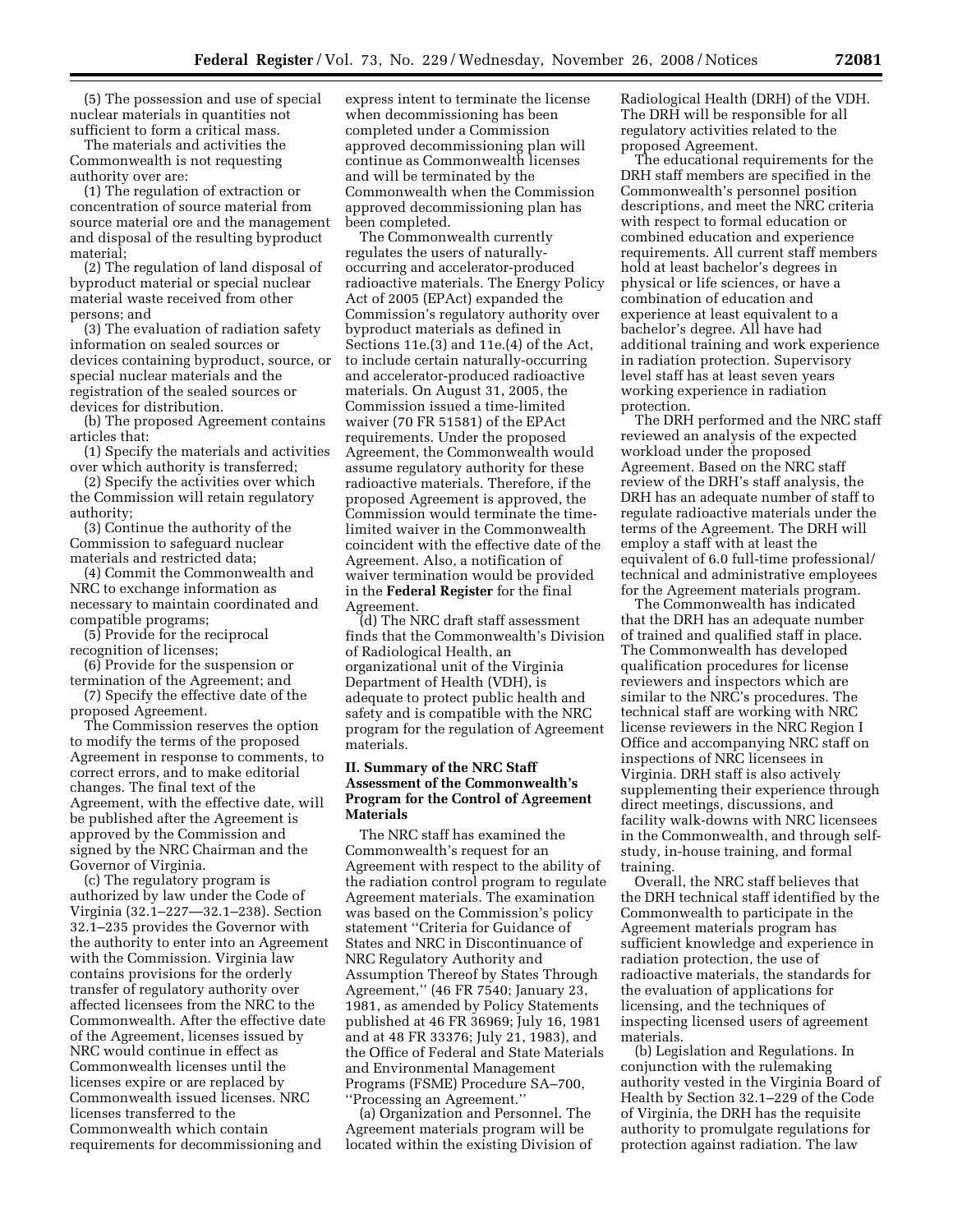provides DRH the authority to issue licenses and orders, conduct inspections, and to enforce compliance with regulations, license conditions, and orders. Licensees are required to provide access to inspectors.

The NRC staff verified that the Commonwealth adopted the relevant NRC regulations in 10 CFR Parts 19, 20, 30, 31, 32, 33, 34, 35, 36, 39, 40, 61, 70, 71, and 150 into Virginia Administrative Code Title 12, Section 5–481. The NRC staff also approved two license conditions to implement Increased Controls and Fingerprinting and Criminal History Records Check requirements for risk-significant radioactive materials for certain Commonwealth licensees under the proposed Agreement. These license conditions will replace the Orders that NRC issued (EA–05–090 and EA–07– 305) to these licensees that will transfer to the Commonwealth. As a result of the restructuring of Virginia Regulations, the Commonwealth deleted financial assurance requirements equivalent to 10 CFR 40.36. The Commonwealth is proceeding with the necessary revisions to their regulations to ensure compatibility, and these revisions will be effective by January 1, 2009. Therefore, on the proposed effective date of the Agreement, the Commonwealth will have adopted an adequate and compatible set of radiation protection regulations that apply to byproduct, source, and special nuclear materials in quantities not sufficient to form a critical mass. The NRC staff also verified that the Commonwealth will not attempt to enforce regulatory matters reserved to the Commission.

(c) Storage and Disposal. The Commonwealth has adopted NRC compatible requirements for the handling and storage of radioactive material. The Commonwealth will not seek authority to regulate the land disposal of radioactive material as waste. The Commonwealth waste disposal requirements cover the preparation, classification, and manifesting of radioactive waste generated by Commonwealth licensees for transfer for disposal to an authorized waste disposal site or broker.

(d) Transportation of Radioactive Material. Virginia has adopted compatible regulations to the NRC regulations in 10 CFR Part 71. Part 71 contains the requirements licensees must follow when preparing packages containing radioactive material for transport. Part 71 also contains requirements related to the licensing of packaging for use in transporting radioactive materials. Virginia will not attempt to enforce portions of the

regulations related to activities, such as approving packaging designs, which are reserved to NRC.

(e) Recordkeeping and Incident Reporting. The Commonwealth has adopted compatible regulations to the sections of the NRC regulations which specify requirements for licensees to keep records, and to report incidents or accidents involving materials.

(f) Evaluation of License Applications. The Commonwealth has adopted compatible regulations to the NRC regulations that specify the requirements a person must meet to get a license to possess or use radioactive materials. The Commonwealth has also developed a licensing procedures manual, along with the accompanying regulatory guides, which are adapted from similar NRC documents and contain guidance for the program staff when evaluating license applications.

(g) Inspections and Enforcement. The Commonwealth has adopted a schedule providing for the inspection of licensees as frequently as, or more frequently than, the inspection schedule used by the NRC. The program has adopted procedures for the conduct of inspections, reporting of inspection findings, and reporting inspection results to the licensees. The Commonwealth has also adopted procedures for the enforcement of regulatory requirements.

(h) Regulatory Administration. The Commonwealth is bound by requirements specified in Commonwealth law for rulemaking, issuing licenses, and taking enforcement actions. The program has also adopted administrative procedures to assure fair and impartial treatment of license applicants. Commonwealth law prescribes standards of ethical conduct for Commonwealth employees.

(i) Cooperation with Other Agencies. Commonwealth law deems the holder of an NRC license on the effective date of the proposed Agreement to possess a like license issued by the Commonwealth. The law provides that these former NRC licenses will expire either 90 days after receipt from the radiation control program of a notice of expiration of such license or on the date of expiration specified in the NRC license, whichever is later. In the case of NRC licenses that are terminated under restricted conditions required by 10 CFR 20.1403 prior to the effective date of the proposed Agreement, the Commonwealth deems the termination to be final despite any other provisions of Commonwealth law or rule. For NRC licenses that, on the effective date of the proposed Agreement, contain a license condition indicating intent to terminate

the license upon completion of a Commission approved decommissioning plan, the transferred license will be terminated by the Commonwealth under the plan so long as the licensee conforms to the approved plan.

The Commonwealth also provides for ''timely renewal.'' This provision affords the continuance of licenses for which an application for renewal has been filed more than 30 days prior to the date of expiration of the license. NRC licenses transferred while in timely renewal are included under the continuation provision. The Code of Virginia provides exemptions from the Commonwealth's requirements for licensing of sources of radiation for NRC and U.S. Department of Energy contractors or subcontractors. The proposed Agreement commits the Commonwealth to use its best efforts to cooperate with the NRC and the other Agreement States in the formulation of standards and regulatory programs for the protection against hazards of radiation, and to assure that the Commonwealth's program will continue to be compatible with the Commission's program for the regulation of Agreement materials. The proposed Agreement stipulates the desirability of reciprocal recognition of licenses, and commits the Commission and the Commonwealth to use their best efforts to accord such reciprocity.

## **III. Staff Conclusion**

Section 274d of the Act provides that the Commission shall enter into an agreement under Section 274b with any State if:

(a) The Governor of the State certifies that the State has a program for the control of radiation hazards adequate to protect public health and safety with respect to the agreement materials within the State, and that the State desires to assume regulatory responsibility for the agreement materials; and

(b) The Commission finds that the State program is in accordance with the requirements of section 274o, and in all other respects compatible with the Commission's program for the regulation of materials, and that the State program is adequate to protect public health and safety with respect to the materials covered by the proposed Agreement.

The NRC staff has reviewed the proposed Agreement, the certification by the Commonwealth of Virginia in the application for an Agreement submitted by Governor Kaine on June 12, 2008, and the supporting information provided by the staff of the DRH of the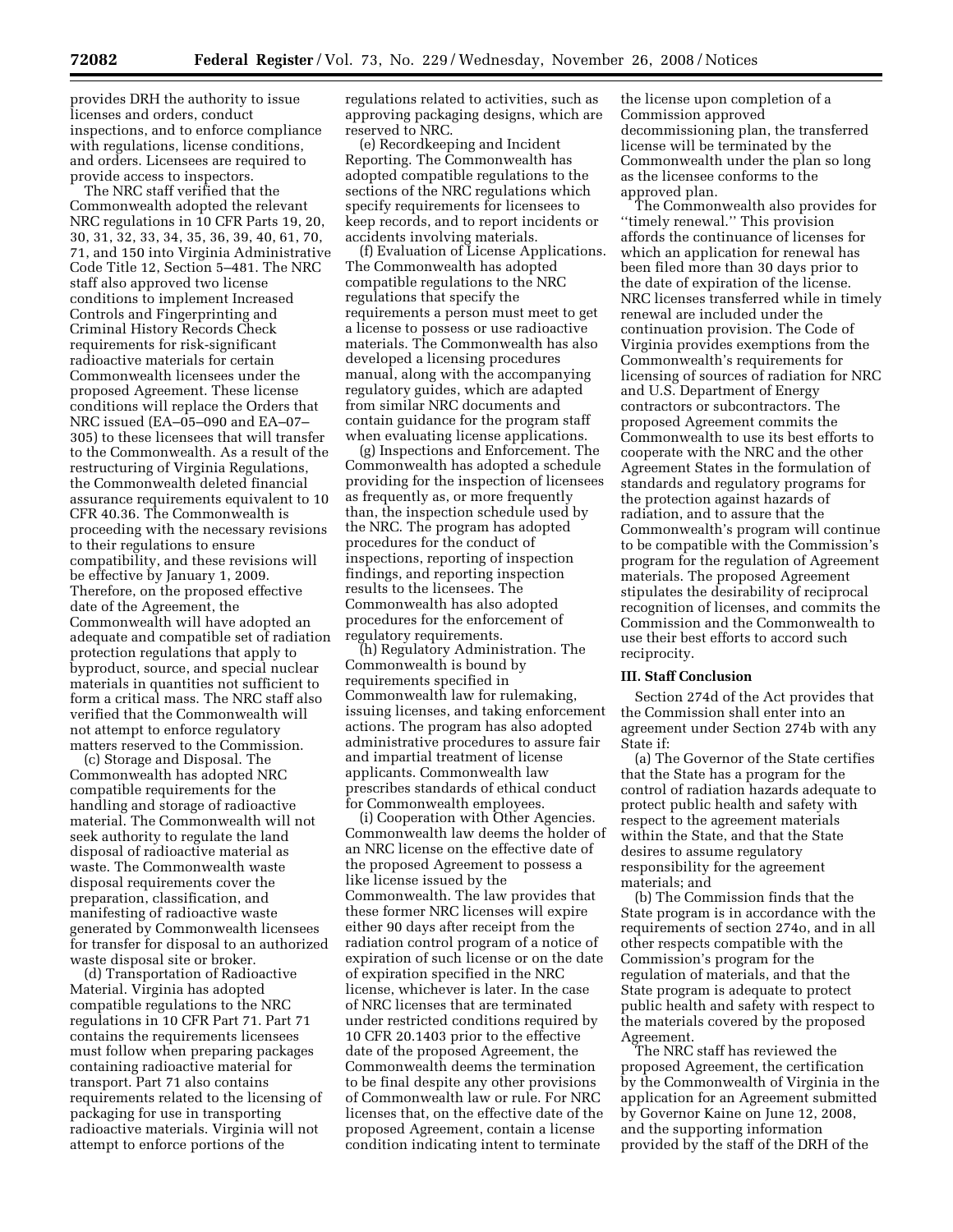Virginia Department of Health, and concludes that the Commonwealth of Virginia satisfies the criteria in the Commission's policy statement ''Criteria for Guidance of States and NRC in Discontinuance of NRC Regulatory Authority and Assumption Thereof by States Through Agreement,'' and therefore, meets the requirements of Section 274 of the Act. The proposed Commonwealth of Virginia program to regulate Agreement materials, as comprised of statutes, regulations, and procedures, is compatible with the program of the Commission and is adequate to protect public health and safety with respect to the materials covered by the proposed Agreement.

Dated at Rockville, Maryland, this 17th day of November 2008.

For the Nuclear Regulatory Commission.

# **Robert J. Lewis,**

*Director, Division of Materials Safety and State Agreements, Office of Federal and State Materials and Environmental Management Programs.* 

**Appendix A—An Agreement Between the United States Nuclear Regulatory Commission and the Commonwealth of Virginia for the Discontinuance of Certain Commission Regulatory Authority and Responsibility Within the Commonwealth Pursuant to Section 274 of the Atomic Energy Act of 1954, as Amended** 

Whereas, The United States Nuclear Regulatory Commission (the Commission) is authorized under Section 274 of the Atomic Energy Act of 1954, as amended, 42 U.S.C. 2011 *et seq.* (the Act), to enter into agreements with the Governor of any State/ Commonwealth providing for discontinuance of the regulatory authority of the Commission within the Commonwealth under Chapters 6, 7, and 8, and Section 161 of the Act with respect to byproduct materials as defined in Sections 11e.(1), (3), and (4) of the Act, source materials, and special nuclear materials in quantities not sufficient to form a critical mass; and,

Whereas, The Governor of the Commonwealth of Virginia is authorized under the Code of Virginia Section 32.1–235, to enter into this Agreement with the Commission; and,

Whereas, The Governor of the Commonwealth of Virginia certified on June 12, 2008, that the Commonwealth of Virginia (the Commonwealth) has a program for the control of radiation hazards adequate to protect public health and safety with respect to the materials within the Commonwealth covered by this Agreement, and that the Commonwealth desires to assume regulatory responsibility for such materials; and,

Whereas, The Commission found on [date] that the program of the Commonwealth for the regulation of the materials covered by this Agreement is compatible with the Commission's program for the regulation of

such materials and is adequate to protect public health and safety; and,

Whereas, The Commonwealth and the Commission recognize the desirability and importance of cooperation between the Commission and the Commonwealth in the formulation of standards for protection against hazards of radiation and in assuring that Commonwealth and Commission programs for protection against hazards of radiation will be coordinated and compatible; and,

Whereas, The Commission and the Commonwealth recognize the desirability of the reciprocal recognition of licenses, and of the granting of limited exemptions from licensing of those materials subject to this Agreement; and,

Whereas, This Agreement is entered into pursuant to the provisions of the Act;

Now, therefore, It is hereby agreed between the Commission and the Governor of the Commonwealth acting on behalf of the Commonwealth as follows:

## **Article I**

Subject to the exceptions provided in Articles II, IV, and V, the Commission shall discontinue, as of the effective date of this Agreement, the regulatory authority of the Commission in the Commonwealth under Chapters 6, 7, and 8, and Section 161 of the Act with respect to the following materials:

1. Byproduct materials as defined in Section 11e.(1) of the Act;

2. Byproduct materials as defined in Section 11e.(3) of the Act;

3. Byproduct materials as defined in Section 11e.(4) of the Act;

4. Source materials; and

5. Special nuclear materials in quantities not sufficient to form a critical mass.

#### **Article II**

This Agreement does not provide for discontinuance of any authority and the Commission shall retain authority and responsibility with respect to:

1. The regulation of the construction and operation of any production or utilization facility or any uranium enrichment facility;

2. The regulation of the export from or import into the United States of byproduct, source, or special nuclear material, or of any production or utilization facility;

3. The regulation of the disposal into the ocean or sea of byproduct, source, or special nuclear materials waste as defined in the regulations or orders of the Commission;

4. The regulation of the disposal of such other byproduct, source, or special nuclear materials waste as the Commission from time to time determines by regulation or order should, because of the hazards or potential hazards thereof, not be disposed without a license from the Commission;

5. The evaluation of radiation safety information on sealed sources or devices containing byproduct, source, or special nuclear materials and the registration of the sealed sources or devices for distribution, as provided for in regulations or orders of the Commission;

6. The regulation of byproduct material as defined in Section 11e.(2) of the Act;

7. The regulation of the land disposal of byproduct, source, or special nuclear material waste received from other persons.

#### **Article III**

With the exception of those activities identified in Article II.1 through 4, this Agreement may be amended, upon application by the Commonwealth and approval by the Commission, to include one or more of the additional activities specified in Article II, whereby the Commonwealth may then exert regulatory authority and responsibility with respect to those activities.

#### **Article IV**

Notwithstanding this Agreement, the Commission may from time to time by rule, regulation, or order, require that the manufacturer, processor, or producer of any equipment, device, commodity, or other product containing source, byproduct, or special nuclear material shall not transfer possession or control of such product except pursuant to a license or an exemption from licensing issued by the Commission.

#### **Article V**

This Agreement shall not affect the authority of the Commission under Subsection 161b or 161i of the Act to issue rules, regulations, or orders to protect the common defense and security, to protect restricted data, or to guard against the loss or diversion of special nuclear material.

## **Article VI**

The Commission will cooperate with the Commonwealth and other Agreement States in the formulation of standards and regulatory programs of the Commonwealth and the Commission for protection against hazards of radiation and to assure that Commission and Commonwealth programs for protection against hazards of radiation will be coordinated and compatible.

The Commonwealth agrees to cooperate with the Commission and other Agreement States in the formulation of standards and regulatory programs of the Commonwealth and the Commission for protection against hazards of radiation and to assure that the Commonwealth's program will continue to be compatible with the program of the Commission for the regulation of materials covered by this Agreement.

The Commonwealth and the Commission agree to keep each other informed of proposed changes in their respective rules and regulations, and to provide each other the opportunity for early and substantive contribution to the proposed changes.

The Commonwealth and the Commission agree to keep each other informed of events, accidents, and licensee performance that may have generic implication or otherwise be of regulatory interest.

#### **Article VII**

The Commission and the Commonwealth agree that it is desirable to provide reciprocal recognition of licenses for the materials listed in Article I licensed by the other party or by any other Agreement State.

Accordingly, the Commission and the Commonwealth agree to develop appropriate